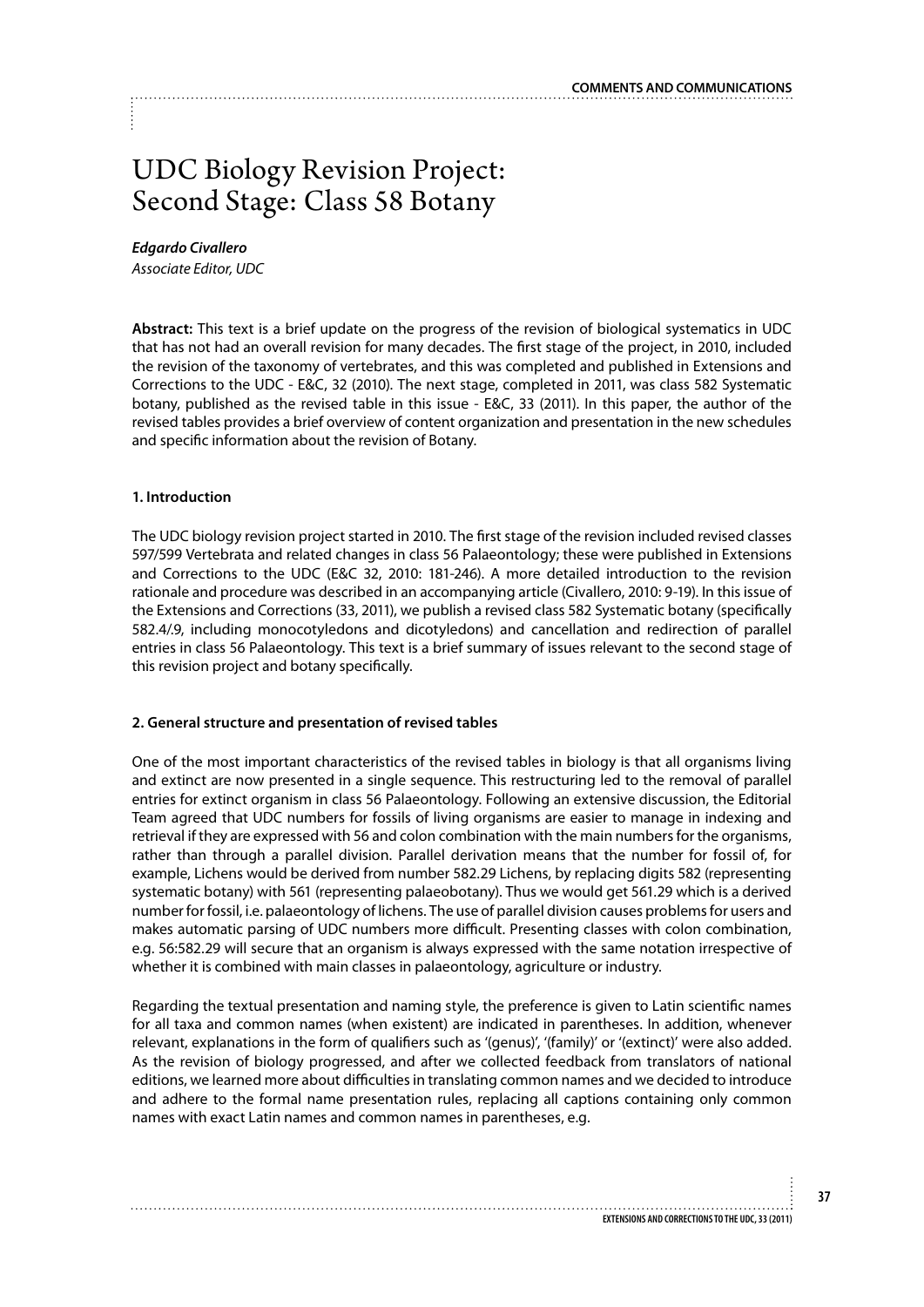| 582.501.1 | Dioscorea (yams) (genus)    |
|-----------|-----------------------------|
| 582.501.2 | Tacca (bat flowers) (genus) |

Following an analysis of the repetition of names of plants and animals in agriculture it became clear that users may need UDC numbers for individual genera, species or even varieties. Hence, whenever deemed beneficial for indexing, we opted to replace some of the extensive 'including notes' with more detailed subdivisions for specific, frequently needed genera or species. As a consequence the new table of organisms is now more detailed and presented with more accuracy in terms of taxonomical level.

Including notes, scope notes and information notes are used extensively in the tables and with a very precise function, which is explained in more detail in the main biology revision article in E&C 32 (Civallero, 2010). Particularly important are including notes, which are used to enumerate families, genera or species that are deemed too specific to be presented in a subdivision. General Information Notes typically contain additional information about naming, past or present issues and disputes in classification. Lastly, whenever a scientifically obsolete but commonly and frequently used taxon is preserved in UDC in order to support indexing, it was clearly indicated.

# **3. Classification of plants**

**38**

As with the rest of biological classes, systematic botany in UDC has not been revised for a long time. The current classification of plants in UDC was based on old taxonomic systems typically linked to and resembling the Cronquist system (cf. Cronquist, 1981). Cronquist and other similar taxonomic classification systems such as those by Takhtajan, Goldberg, Dahlgreen and Thorne are now considered outdated, and are superseded by the Angiosperm Phylogeny Group (APG) system, which is based on molecular/DNA evidence. This most recent, third version of the APG system (APG III, 2009), was used as the basis for the revision of Botany in UDC.

An important number of top level classes and their subdivisions in old Cronquist-based botany are currently considered deprecated according to APG III. Also, many medium-level taxa (e.g. orders) have become independent, top level classes. In addition, many low level taxa (e.g. families) have been merged, others have been fragmented and some of them have drastically changed the number of species they contained. Taking all this updated scientific knowledge on board, many concepts had to be changed in the UDC schedules. Evidently, all these actions have caused a number of cancellations and relocations in the tables, as well as the creation of new classes and the correction of terminological and spelling mistakes and other information in captions and notes.

As is usual with this kind of substantial class re-development, special care was taken in botany to reduce, as much as possible, the disturbances this revision may cause to users. Whenever possible, deprecated classes were preserved alongside scientifically correct classification and references to these taxa and other outdated terminology were provided in scope notes and general information notes for the convenience of indexing:

> 582.51 Arecales. Pandanales. Acorales. Petrosaviales SN: *Class here also Arecidae (scientifically outdated taxon). This class is provided for the convenience of grouping, when more specific classification is not required or is not possible* NH: *Arecidae was previously at 582.521*

In this revision no cancelled notation was re-used, rather a new structure was moved to an empty, available notation. Whenever the scope of class was changed this was indicated in administrative notes provided in the database: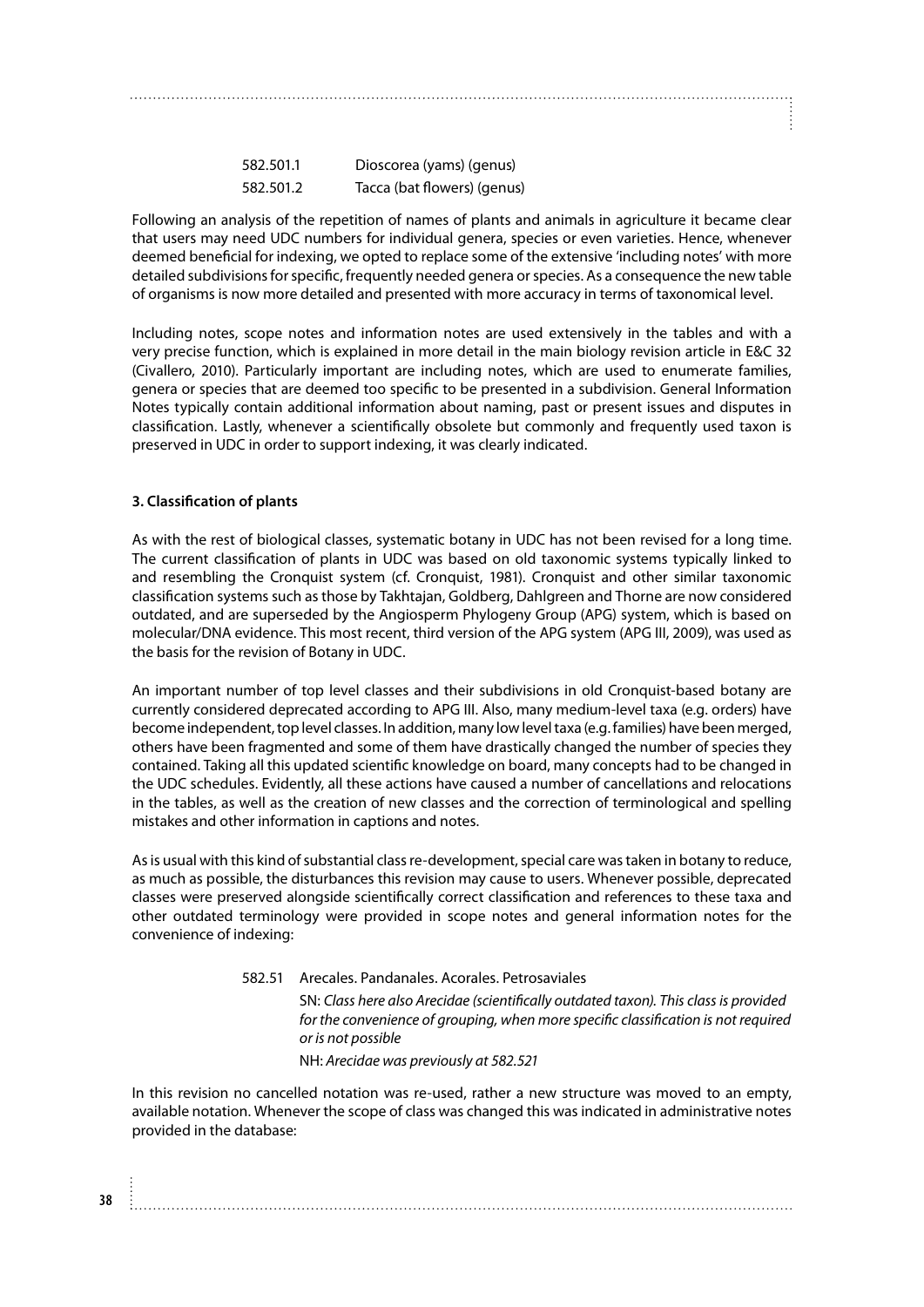- 582.41 Progymnospermophyta (progymnosperms) (extinct) IN: *Progymnospermophyta is also known as Progymnospermopsida. It is considered to comprise the ancestors of gymnosperms*
- 582.44 Cycadophyta (cycads). Cycadopsida IN: *Cycadophyta comprises a single class: Cycadopsida* NH: *The notation was previously used in the narrower sense for the specific family Cycadaceae now at 582.441.1*

As mentioned above, the new table more detailed compared with the old UDC class. In revised schedules species of plants with special (commercial, scientific, anthropological) interest have been provided with their own notation. In these cases, they are listed under their genera:

| 582.795   | Apiaceae (Umbelliferae, carrot family)                                                                                                                                                                                                                                                                                                                                                                                |
|-----------|-----------------------------------------------------------------------------------------------------------------------------------------------------------------------------------------------------------------------------------------------------------------------------------------------------------------------------------------------------------------------------------------------------------------------|
|           | Including: The Hemlock (genus Conium); the Coriander (genus<br>Coriandrum); the Turnip-rooted Chervil (genus Chaerophyllum);<br>chervils (genus Anthriscus); angelicas (genus Angelica); the<br>Arracacha (genus Arracacia); the Caraway (genus Caria); sea hollies<br>(genus Eryngium); the Fennel (genus Foeniculum); the Dill (genus<br>Anethum); the Cicely (genus Myrrhis); and the Lovage (genus<br>Levisticum) |
|           | NH: Umbelliferae (Apiaceae). Carrot family (Parsley family) was before<br>at 582.794.1                                                                                                                                                                                                                                                                                                                                |
| 582.795.1 | Daucus (genus)                                                                                                                                                                                                                                                                                                                                                                                                        |
|           | Including: Carrots                                                                                                                                                                                                                                                                                                                                                                                                    |
| 582.795.2 | Apium (genus)                                                                                                                                                                                                                                                                                                                                                                                                         |
|           | Including: Celeries, marshworts and the Celeriac                                                                                                                                                                                                                                                                                                                                                                      |
| 582.795.3 | Petroselinum (parsleys) (genus)                                                                                                                                                                                                                                                                                                                                                                                       |
| 582.795.4 | Cuminum (the Cumin) (genus)                                                                                                                                                                                                                                                                                                                                                                                           |
| 582.795.5 | Pimpinella (genus)                                                                                                                                                                                                                                                                                                                                                                                                    |
|           | Including: The Anise                                                                                                                                                                                                                                                                                                                                                                                                  |
| 582.795.6 | Pastinaca (parsnips) (genus)                                                                                                                                                                                                                                                                                                                                                                                          |

### **4. Conclusion and future work**

Before the 2011 revision, the UDC scheme contained around 500 classes of plants in 561 Palaeobotany and 582 Systematic botany; the new revised class 582 contains around 700 subdivisions in a single sequence comprising living and extinct organisms. As illustrated in the previous section, besides the greater number of UDC notations, the revised class 582 contains many more concepts listed in the notes and thus represents a significantly more useful terminological tool. Most importantly, more formalised rules of name presentation that give priority to internationally accepted standard Latin names alongside common names or using common names only within well defined genera – are likely to help achieve more accurate UDC translations in national editions. In the past English common names occasionally created confusion in the process of translation. Often common names represent different taxa in different languages or sometimes a common name in, for example, English representing a plant family, in another language can correspond to a common name for a single genus or several genera only. This problem is compounded by the fact that the scientific taxonomy evolves quickly and common terminology is slow in reflecting these changes. With the new schedule this problem is finally resolved. The true test of the schedule will obviously come through its use, but having an up-to-date taxonomy of plants will make further minor improvements and extensions much easier.